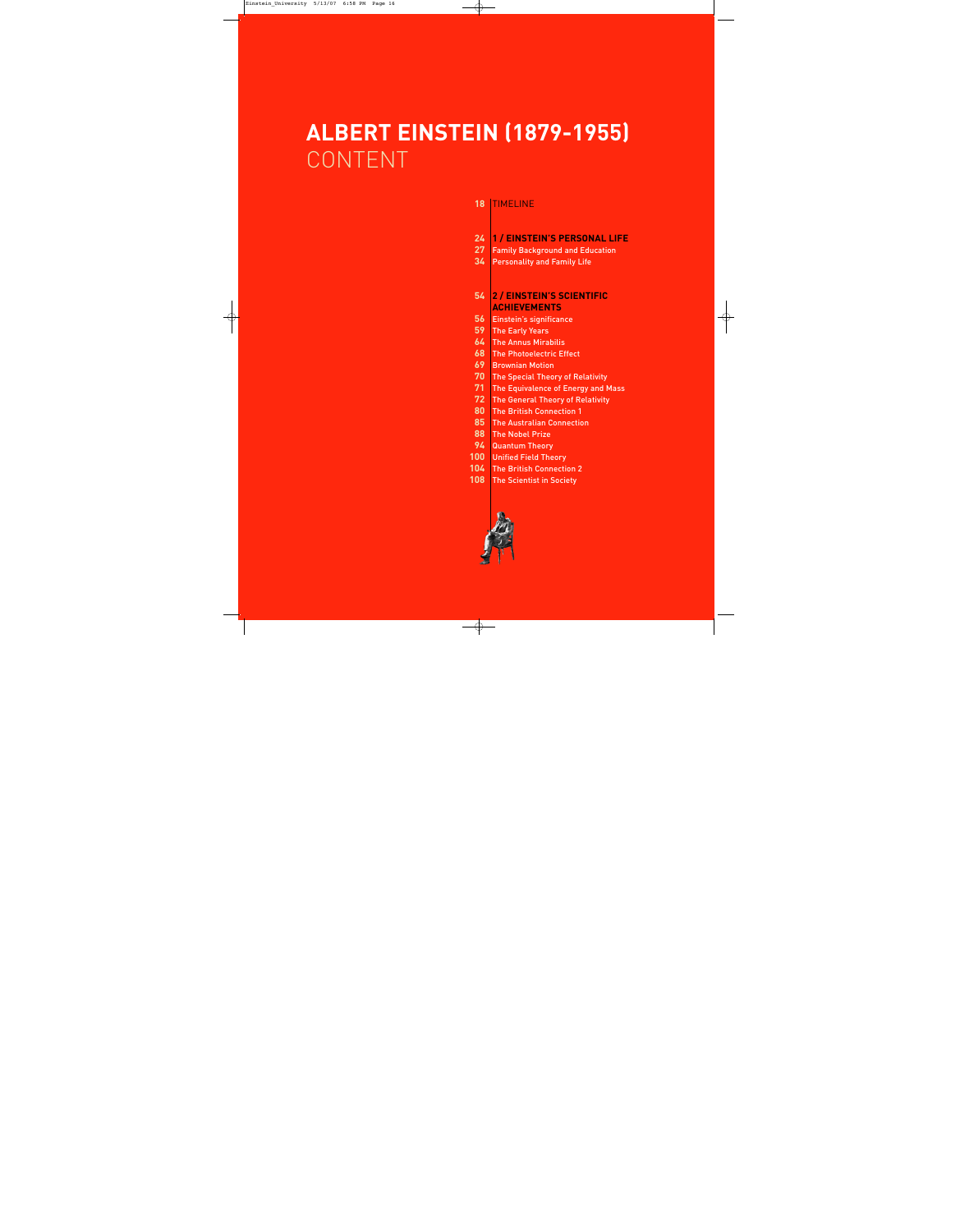#### **[3 / EINSTEIN'S POLITICAL](#page--1-0) 112 ACTIVITIES** [The Radical Pacifist 1914-1933](#page--1-0) **114** [Einstein's Social and Economic Views](#page--1-0) **[4 / EINSTEIN'S JEWISH IDENTITY](#page--1-0)** [Einstein the Jew](#page--1-0) [Einstein and Jewish Nationalism](#page--1-0) [Einstein and the Holocaust](#page--1-0) [Einstein and the Presidency of Israel](#page--1-0) [Einstein and The Hebrew University](#page--1-0)  in Jerusalem **[5 / EINSTEIN AND THE](#page--1-0) 166 UNITED STATES**  [On America](#page--1-0) [At the California Institute](#page--1-0) of Technology [At Princeton](#page--1-0) [Einstein and the Bomb](#page--1-0) [The Nuclear Threat](#page--1-0) [Einstein's Concern for Civil Liberties](#page--1-0) **[6 / EINSTEIN AT LEISURE](#page--1-0)** [Music](#page--1-0)  **203** 210 [Sailing](#page--1-0) **129 132 134 140 150 156 160 168 172 179 187 191 194 200**

| 212               | <b>7 / CORRESPONDENCE WITH</b><br><b>CHILDREN</b>                                |
|-------------------|----------------------------------------------------------------------------------|
| 214               | <b>Correspondence With Children</b>                                              |
| 222<br>224        | 8 / THE CURIOSITY FILE<br><b>The Curiosity File</b>                              |
| 236<br>238<br>246 | 9 / EINSTEIN THE MYTH<br>The Creation of the Myth<br>The Myth in the Nuclear Age |
| 256               | <b>APPENDICES</b>                                                                |
| 258               | THE ALBERT EINSTEIN ARCHIVES                                                     |
| 260               | <b>BIBLIOGRAPHY</b>                                                              |
| 263               | <b>CREDITS</b>                                                                   |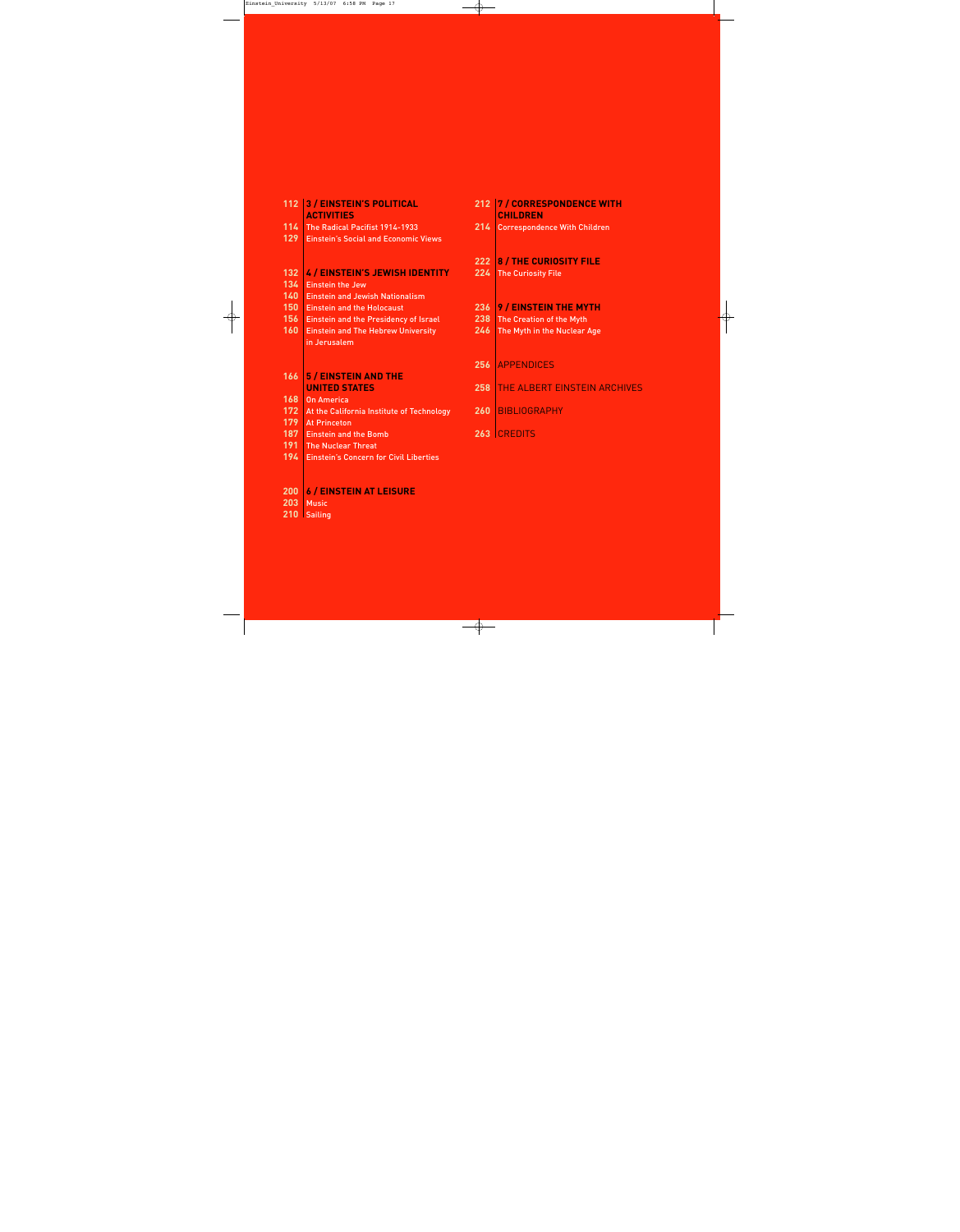# FOREWORD OF THE PRESIDENT OF THE HEBREW UNIVERSITY OF JERUSALEM

The book presented here should give the reader a view, admittedly limited, of one of the most universal symbols of the twentieth century, one of the greatest intellects of all ages. Albert Einstein has become a myth, a symbol, a paradigm of scientific revolution. But the personal papers of Einstein which are stored at The Hebrew University's Jewish National & University Library reveal that there is much that is hidden behind the myth.

Paradoxically, Einstein's image as reflected by this book is far from two-dimensional. Einstein's theory of relativity constitutes one of the most profound revolutions in the human perception of the world in which we live, and represents one of the most significant contributions to human knowledge. Another revolution in scientific thought, arguably even more profound, is that of quantum mechanics. Einstein's ongoing struggle with the theory of quantum mechanics increasingly isolated him from the mainstream of scientific thought and could have turned him into a tragic figure. But despite this, none of the creators of quantum mechanics has been as mythified in the public eye as Einstein.

What was so special about the figure of Einstein that it captured the collective imagination of the twentieth century? Our Einstein Archives provides some of the answers. It reveals to us a complex, multifaceted person, a man of contradictions and paradoxes. This brilliant intellect, unfettered by the chains of existing paradigms, created through his special and general theories of relativity one of the most far-reaching breakthroughs in the history of human thought. At the same time he was so adamant in his convictions that he was unwilling to accept the other revolution in twentieth century science, the theory of quantum mechanics.

Although a dedicated pacifist, Einstein felt compelled to advocate the development of nuclear weapons in light of the threat of a Nazi bomb as part of the horrible destructive capacity of the German war machine.

Although he did not believe in the concept of a personal God, he was a lifelong atheist deeply influenced by his Jewish identity, by a concept of peoplehood and the unique role of the Jewish people in the unfolding saga of human civilization.

Even in his relations with The Hebrew University one finds the same contradictions. One of its founding fathers, Einstein was at one time one of its most severe critics, joining with Chaim Weizmann in challenging the lines of development and leadership expressed by Judah L. Magnes, the then head of the institution. Despite this, he chose The Hebrew University as the permanent repository for his personal and scientific manuscripts, papers and correspondence.

I believe that these tensions reveal the complexity of the real Albert Einstein and explain perhaps, at least in part, why he and no other person became such a symbol of the twentieth century.

Prof. Menachem Magidor President The Hebrew University of Jerusalem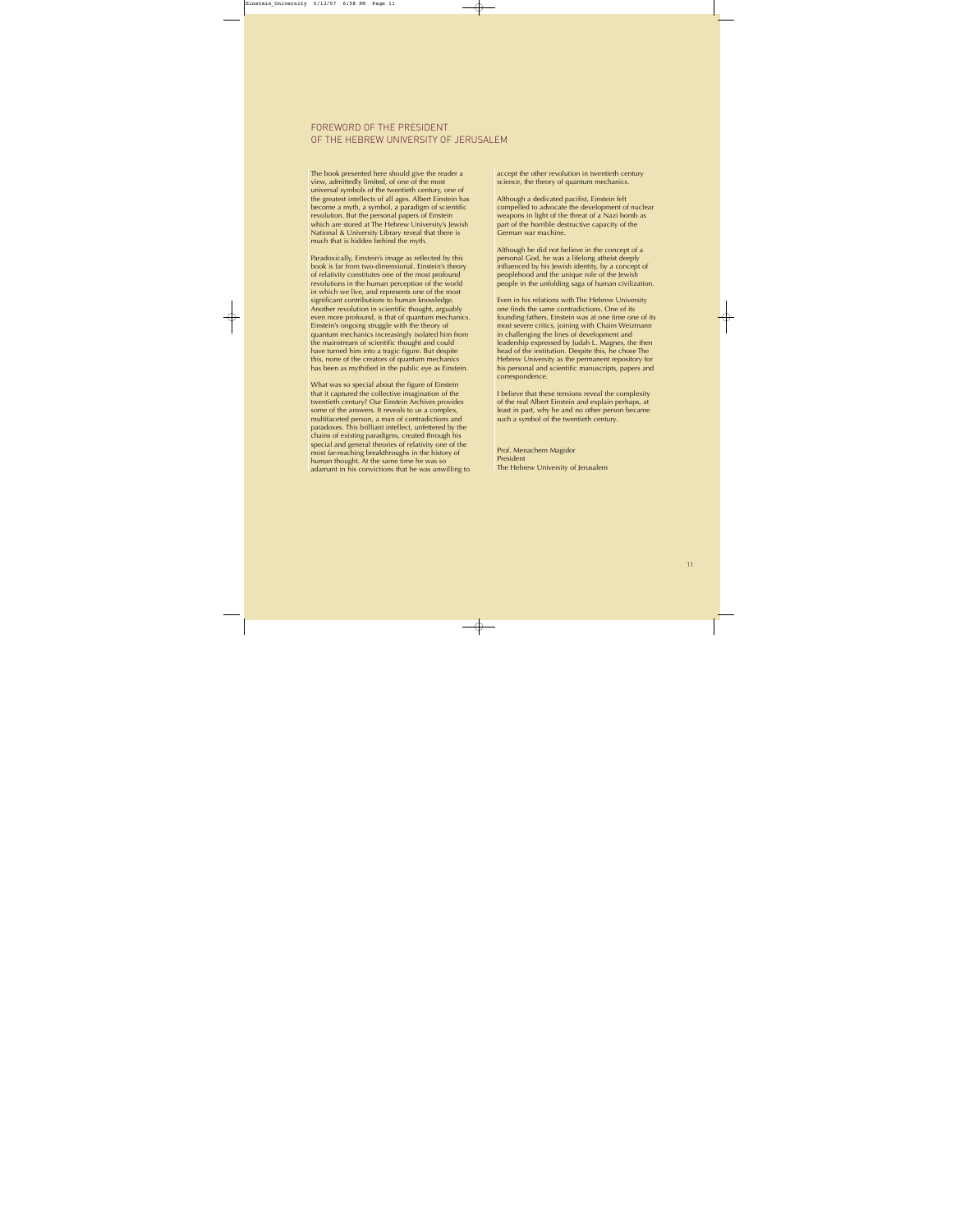# PREFACE OF THE CURATOR OF THE ALBERT EINSTEIN ARCHIVES

The publication of *Albert Einstein – The Persistent Illusion of Transience* marks a new and outstanding accomplishment in the varied activities of the Albert Einstein Archives. When the original version, *Albert Through the Looking Glass*, dating from 1998, came close to being sold out during the course of the year 2005, I realized that there was a definite need for a new English-language edition and I brought up the idea of producing the present volume. Nine years after the first publication we are happy to have a successor in the form of a revised and expanded version with an up-to-date design. This volume comes as a welcome addition to a series that, at this time, includes German, French and Spanish editions.

We are pleased that we can now offer a book that emphasizes Einstein's contacts with the United States, the United Kingdom and Australia. While the 2002 version of "The Einstein Scrapbook" highlighted Einstein's relationship with the North American continent, this is the first time the Archives has published chapters on Einstein's interaction with the British and the larger Anglophone world. Some of its material has already been displayed in local exhibitions in England and Australia in previous years, but has now been adapted for this book.

The bulk of the workload fell on Barbara Wolff for which she deserves our gratitude and full recognition. This book would not have come into being if not for the groundbreaking work of my predecessor Ze'ev Rosenkranz, who started it all. His contribution is still a substantial part of this book. My earnest appreciation goes to Hai Tsabar of Magnes Press for his part in this successful collaboration. My heartfelt thanks go to them and to all those who have assisted us in realizing this project.

Einstein's relationship to the English language was not an easy one. His heavy German accent in English was famous. He had a hard time getting used to spoken English and never felt comfortable with written English. In 1944, after living for ten years in the United States, he mentions this problem in a letter to his friend, Max Born: "But I cannot write in English, because of the treacherous spelling. When I am reading, I only hear it and am unable to remember what the written word looks like." Einstein had indeed never been taught English at school and his Swiss matriculation certificate of 1896 shows marks for all subjects, except one: English Language and Literature.

As the curator of the Albert Einstein Archives I am glad to present to you this book that will surely take its appropriate place among the many publications about Einstein that are currently available to the interested reader.

Dr. Roni Grosz Bern Dibner Curator Albert Einstein Archives The Hebrew University of Jerusalem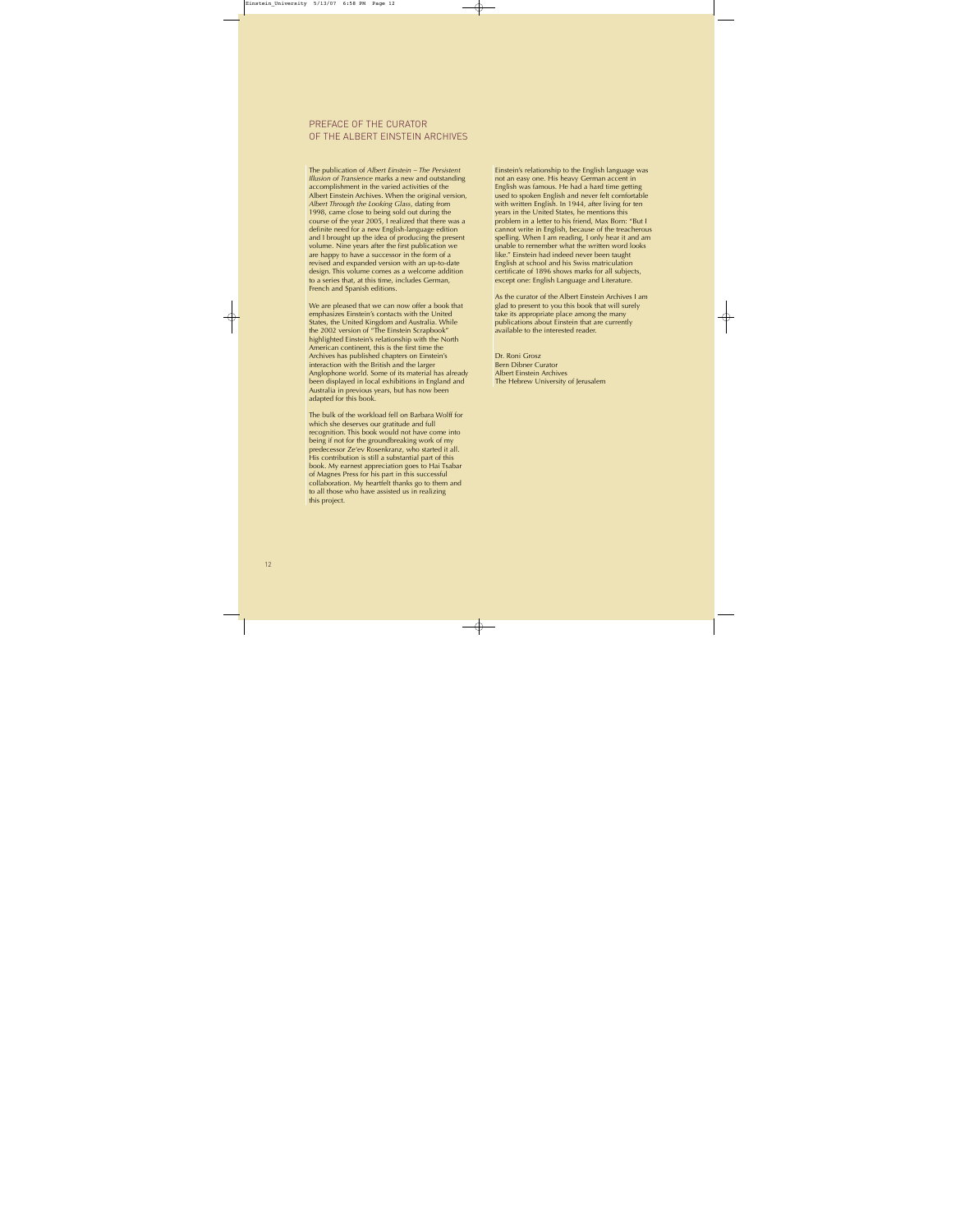# PREFACE OF THE FORMER CURATOR OF THE ALBERT EINSTEIN ARCHIVES

More than a half century after his death, Albert Einstein's countenance is one of the most recognizable images on this planet. Therefore, it is particularly apt that this volume be available to a global audience.

Einstein burst onto the world stage when he was forty years old. In November 1919, British astronomers announced the verification of his general theory of relativity. From that moment on, journalists began reporting Einstein's every public utterance, every minute detail of his travel itineraries around the globe, and every published attempt at further developing his scientific theories.

Einstein's iconic standing has only increased since his death in 1955. His celebrity status reached a peak at the very end of the twentieth century when TIME Magazine selected him as "Person of the Century". The year 2005 – designated the international Einstein Year – saw a virtual frenzy of Einstein-related activities, celebrating the centenary of his annus mirabilis, his miracle year in 1905, when over the course of merely six months, from March to September, Einstein published four landmark papers which shook the foundations of modern physics. The recent unsealing of a large amount of family correspondence, which had been closed to public view, has brought about an even greater interest in Einstein's private life.

Albert Einstein was a multi-faceted human being. Throughout his life, he was engaged in a broad spectrum of diverse activities, many of which are reflected in this book.

We are all familiar with the public image of Albert Einstein – the aged, absent-minded professor in a worn-out sweater with unruly hair and soulful eyes. But who was the man behind the popular myth and the public façade? What was Albert Einstein really like as a person? How do we reconcile the multifarious images we have of Einstein: the delicate and slow-developing child; the brash and

overconfident adolescent and young man; the middle-aged, at times diffident, individual thrust onto the world stage; the theoretical physicist who revolutionized modern physics at a young age, yet became increasingly isolated from the scientific community in his later years; the loyal scientific colleague who had to navigate the precarious waters of academia; the radical pacifist who became a figurehead of the international peace movement; the German Jew of Swabian origin who adopted both Swiss and American citizenships; the devoted and warmhearted friend; the difficult (and at times exasperating) husband; the doting father who placed arduous demands on his sons; and the romantic lover? One of the most authentic ways to gain a closer insight into the real historical figure of Albert Einstein is to examine the historical documents he produced and left behind.

The purpose of this volume is to present the reader with choice documents and images which reflect the diversity of Einstein's life and work. The material is drawn from Einstein's personal papers and photograph collection and augmented by additional material mainly from the Albert Einstein Archives.

In selecting the archival material for the original edition, I have been guided by my close familiarity with Einstein's personal papers. It was, admittedly, a very personal selection – the chosen items are cultural artifacts to which I developed a special relationship. Yet the reproduced material represents some of the most significant items in Einstein's personal papers. Ultimately, I sought to incorporate a wide variety of materials in order to present the entire scope of the private and public selves of Albert Einstein.

Ze'ev Rosenkranz Historical Editor Einstein Papers Project The California Institute of Technology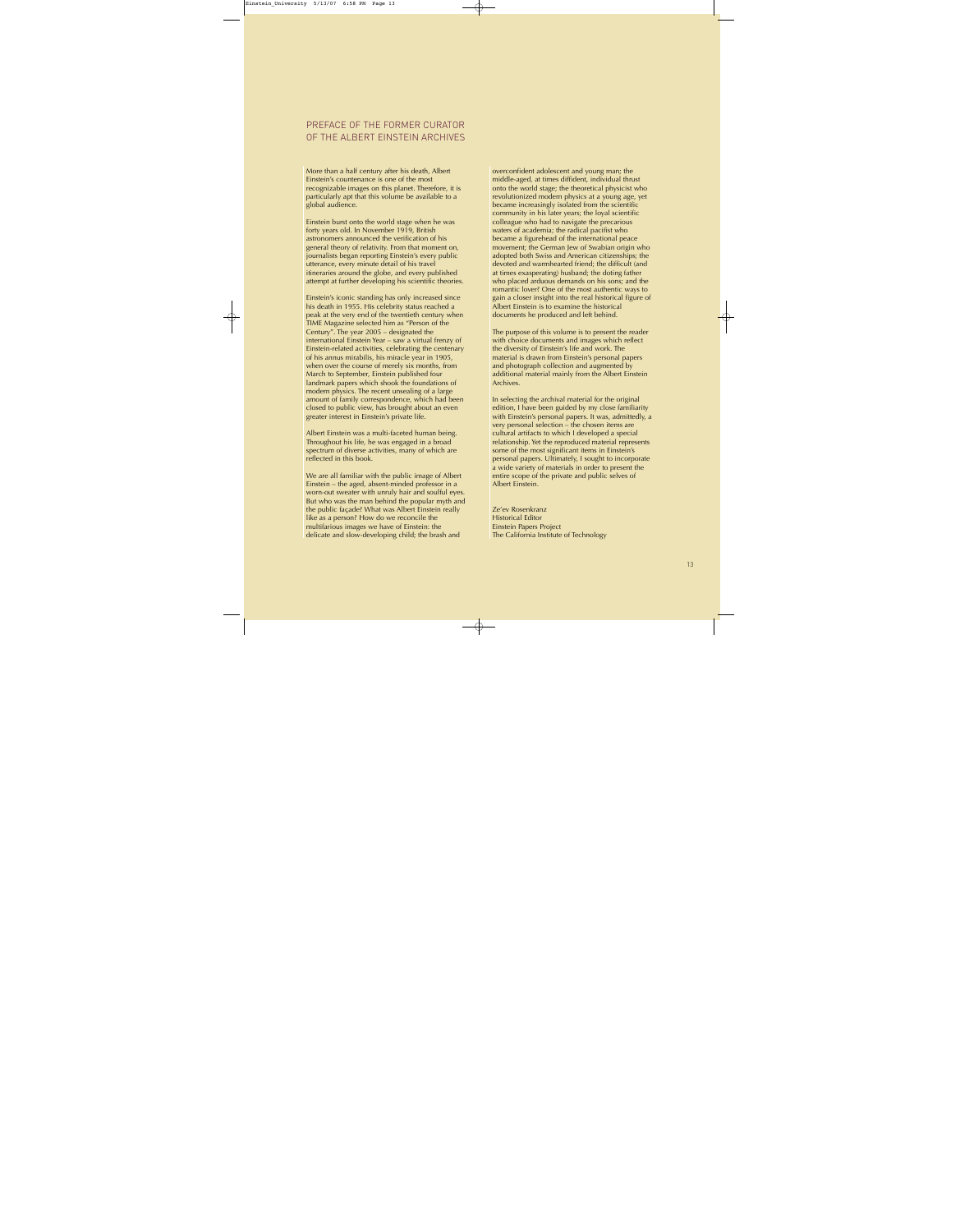This book has a rather long history. It owes its first edition, under the title *Albert Through the Looking-Glass*, to the former curator of the Albert Einstein Archives. The *Looking-Glass* was, so to speak, an expanded by-product of an exhibition which, under the curatorship of Ze'ev Rosenkranz, had opened in 1995 at the Jewish National and University Library in Jerusalem. Outside of Israel the distribution of the book was rather limited, while enhanced versions of the exhibition were soon to be seen on four continents.

As the International Year of Physics 2005 approached, it became obvious that a German edition of *Albert Through the Looking-Glass* should be planned. By that time, Ze'ev Rosenkranz had left the Albert Einstein Archives and I took on the task to tend to this publication. It turned out to be much more difficult than expected, as none of the publishers I contacted were ready to produce such an expensive book.

It was by fortunate coincidence that the director of the Historical Museum in Bern, Peter Jezler, and his team, planning a comprehensive exhibition on Einstein, first in Ulm, Germany, and later in Bern, Switzerland, took to the book project and assumed the risk and responsibility. Together we published the substantially enhanced German version with a completely new design in March 2004, followed by an even more elaborated French edition in 2005.

The success which these beautifully designed volumes achieved encouraged us to envision additional editions in different languages yet with the same appealing design and inspired by the same idea. Like the traveling exhibitions, each volume would be augmented by documents and texts that would particularly concern the readers of the respective language.

Thus the new English version contains additional material illustrating Einstein's connection with Great Britain and Australia, as well as with the United States.

Other new items come from a collection of family letters released only recently and published here for the first time.

*Albert Einstein – The Persistent Illusion of Transience* does not claim to be an ultimate comprehensive portrait of Albert Einstein. I hope, though, that this lack will be compensated for by the authenticity of the documents from which Albert Einstein speaks to the reader directly. Just as Ze'ev Rosenkranz's selection of documents for the original edition was a personal one, so my compilation of old and new documents is not free of personal preferences. The freedom to be creative has certainly contributed to the pleasure I had in composing this book.

I am especially indebted to Hananya Goodman who, in extensive sessions, with great patience converted my German-English raw material into impeccable English texts, and to Rama Hermony who was exceptionally responsive to all my ideas regarding the graphic design of this volume.

Barbara Wolff Albert Einstein Archives The Hebrew University of Jerusalem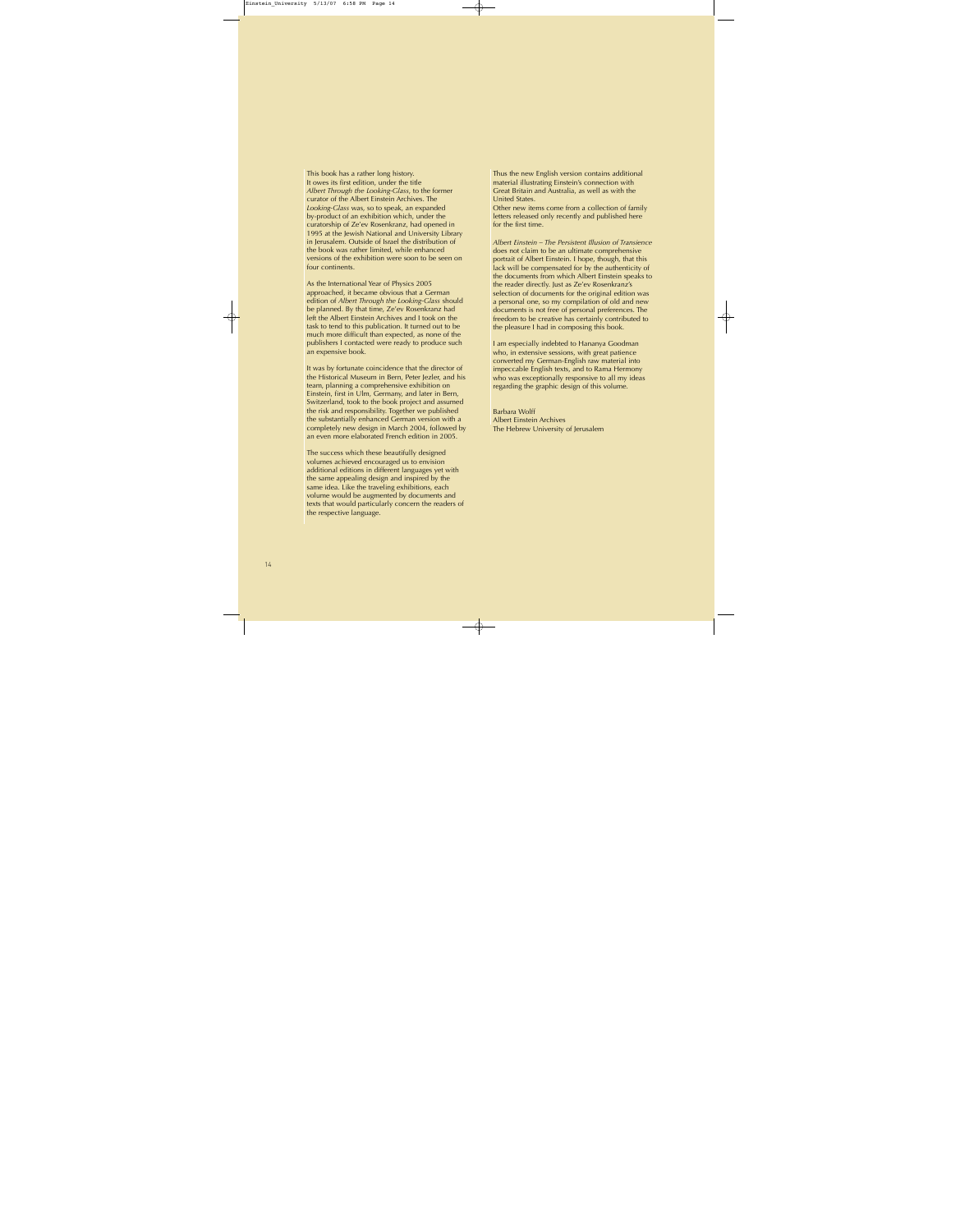# **TIMELINE 1879**k**<sup>1955</sup>**

#### **1879**

Born March 14 at 11:30 AM in Ulm, Germany

#### **1880**

Einstein family moves to Munich

#### **1885–1888**

Pupil at Catholic elementary school in Munich Private lessons in Judaism at home



Munich, 1893

**1895–1896**  Pupil at cantonal school in Aarau, Switzerland Renounces his Württemberg citizenship, thereby also renouncing his German citizenship

#### **1896–1900**

Student at the School for Mathematics and Science Teachers at the Polytechnic (later the Federal Institute of Technology), Zurich

#### **1901**

First scientific paper is published in the *Annalen der Physik* Acquires Swiss citizenship



Temporary teaching position at school in Schaffhausen and Winterthur, Switzerland

#### **1902**

Daughter ["Lieserl"] born to Einstein and Mileva Marić in her hometown in Hungary. Appointed as technical expert third class at the Swiss Patent Office in Bern

#### **1903**

Bern, 1903



Marriage to Mileva Marić in Bern Joins with Conrad Habicht and Maurice Solovine to discuss ideas in their "Akademie Olympia" In a letter from Einstein to Mileva "Lieserl" is mentioned for the last time

#### **1904**

Son Hans Albert born in Bern

#### **1905**

Einstein's *annus mirabilis*: completes papers on light quanta Brownian motion, and special theory of relativity

#### **1906**

Receives Ph.D. from Zurich University Promoted to technical expert second class at the Swiss Patent Office

#### **1907**

Discovers the principle of equivalence

#### **1908**

Appointed lecturer at Bern University

#### **1909**

Appointed Associate Professor of theoretical physics at Zurich University Resigns from Patent Office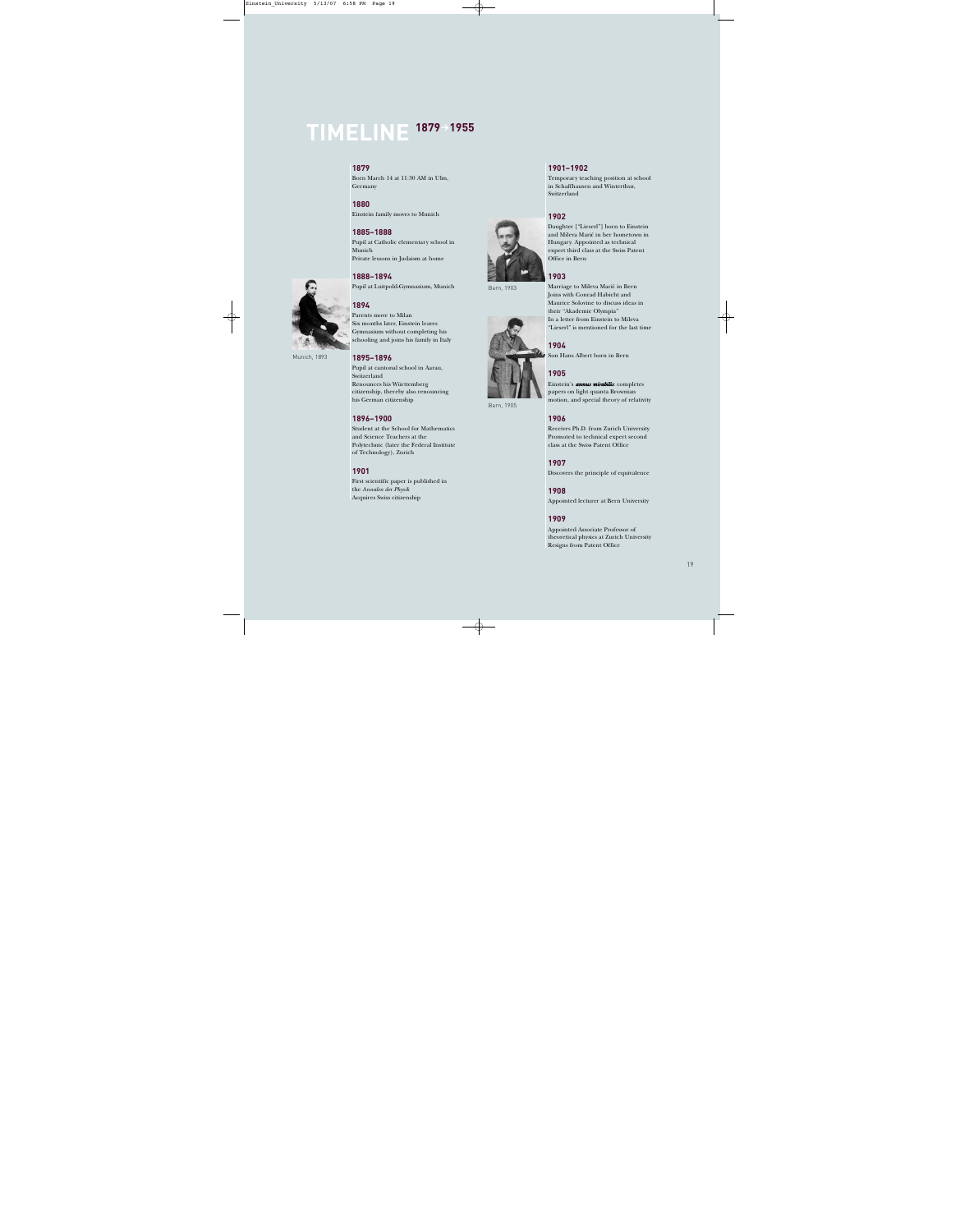#### **1910**

Second son Eduard born in Zurich

**1911** Predicts bending of light

#### **1911–1912**

Professor of theoretical physics at German University of Prague

#### **1912–1914**

Professor of theoretical physics at the Federal Institute of Technology, Zurich

#### **1913**

Appointed member of the Royal Prussian Academy of Sciences and professor at Friedrich Wilhelm University (without teaching obligations)

#### **1914**

**1915**

**1916**

With wife and sons goes to Berlin Separates from Mileva, who returns with both children to Zurich Signs anti-war "Manifesto to Europeans"



Prague, 1912

Berlin, 1916



## **1917**

Writes first paper on cosmology Appointed Director of Kaiser Wilhelm Institute for Physics in Berlin

### **1917–1920**

Suffers from a liver ailment, a stomach ulcer, jaundice and general weakness – his cousin Elsa takes care of him

## **1919**

Divorces Mileva Marić Marries his cousin Elsa Kurt Blumenfeld stimulates Einstein's interest in Zionism Bending of light observed during solar eclipse in West Africa and Brazil Announcement at joint meeting of Royal Society and Royal Astronomical Society that Einstein's theories have been confirmed by eclipse observations Sensational headlines in *The Times* and *The New York Times*: Einstein becomes a world figure

# **1920**

Leiden, 1920

Mass meeting against the general theory of relativity in Berlin mainly motivated by anti-Semitism Appointed special visiting professor at Leiden University

#### **1921**

First visit to the U.S. with Chaim Weizmann: fund-raising tour for the future Hebrew University Lectures at Princeton University on theory of relativity

Vienna, 1921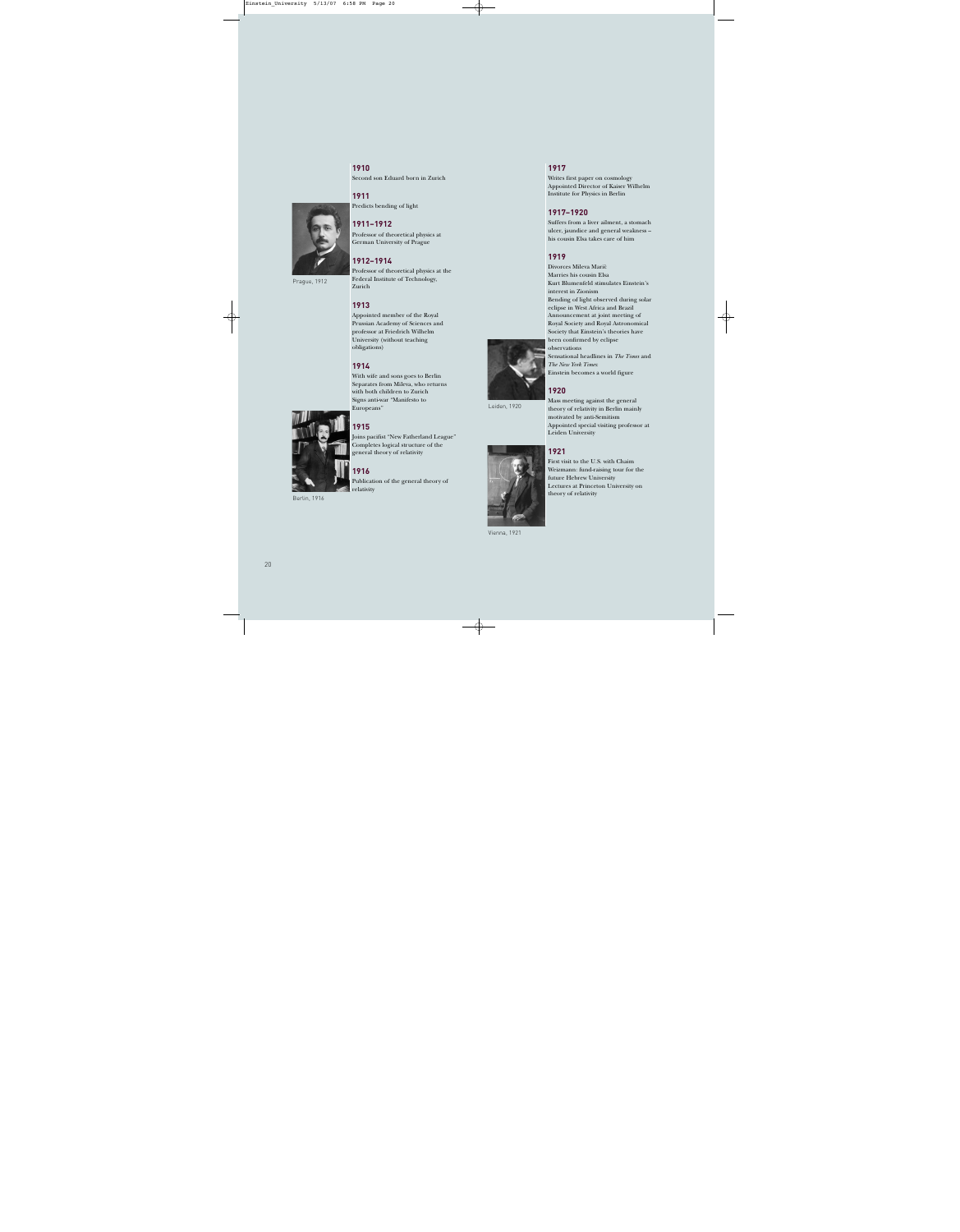$\frac{1}{4}$ Geburtsurhunde. **Rt.** 140  $166$  as  $16$   $166$   $18$ But her untractuers dissolutions within book bet Bethelder ask  $\epsilon$  and might as the Apparent 1 N 19 \_\_\_\_ Jacker Timbers James West som fixed company's **Religion**, which the  $f_{\rm{eff}}$ as \_\_\_\_\_ rings/ \_\_ = \_\_\_ /ing \_\_ as 3400 taded all bates. Surface sig and reads ten accomp. A an \_\_\_\_ n/ on Jan \_\_\_ the da Rob make then  $\label{eq:3.1} \mathcal{A}(t|s,t')$ 

28